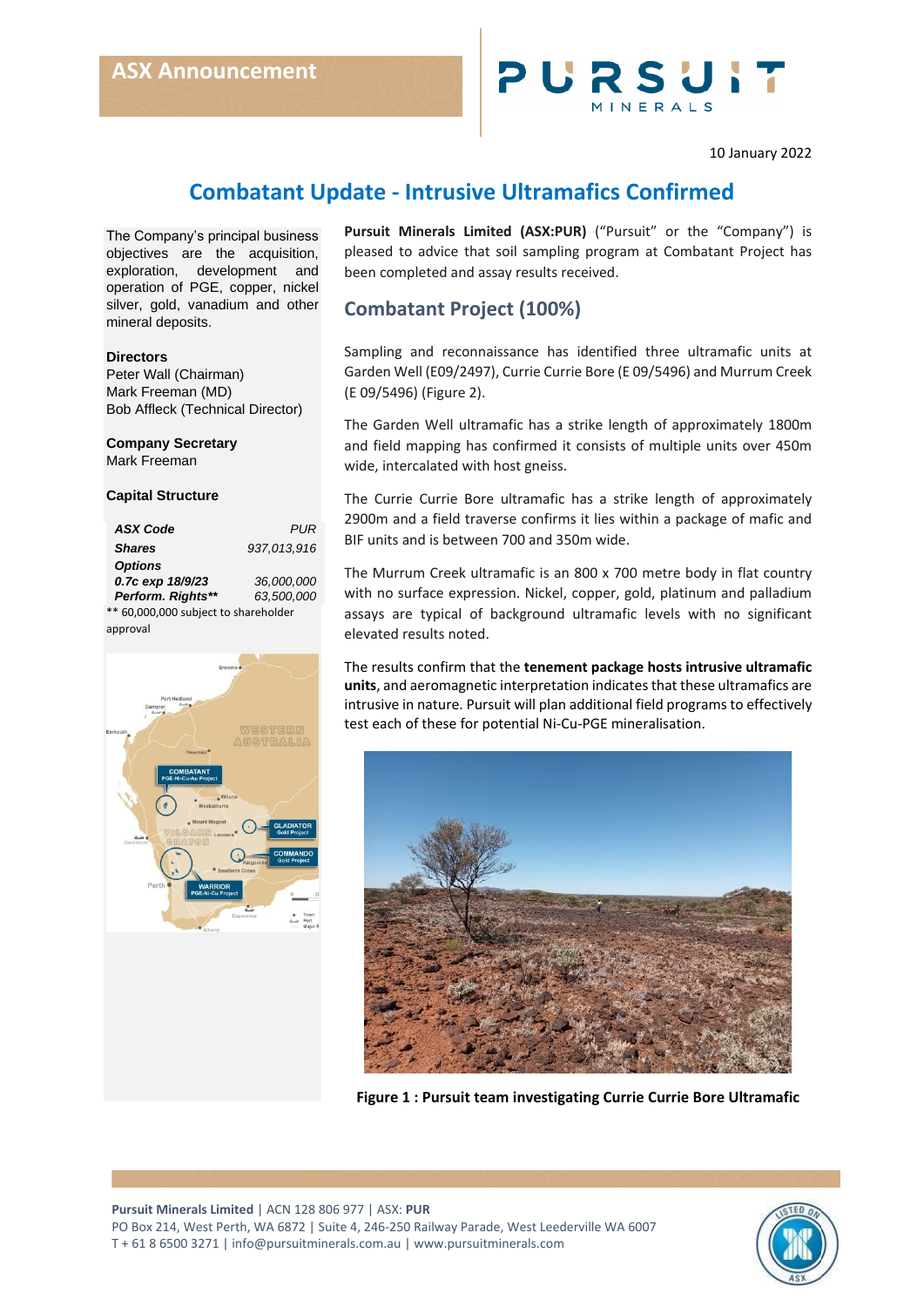

## **Next Steps:**

- Design air core drilling program over mag features under cover within Murchison River drainage
- Investigate EM program for ultramafics to detect potential massive sulphides not exposed at surface



**Figure 2: Identified ultramafics and conceptual air core drill targets**

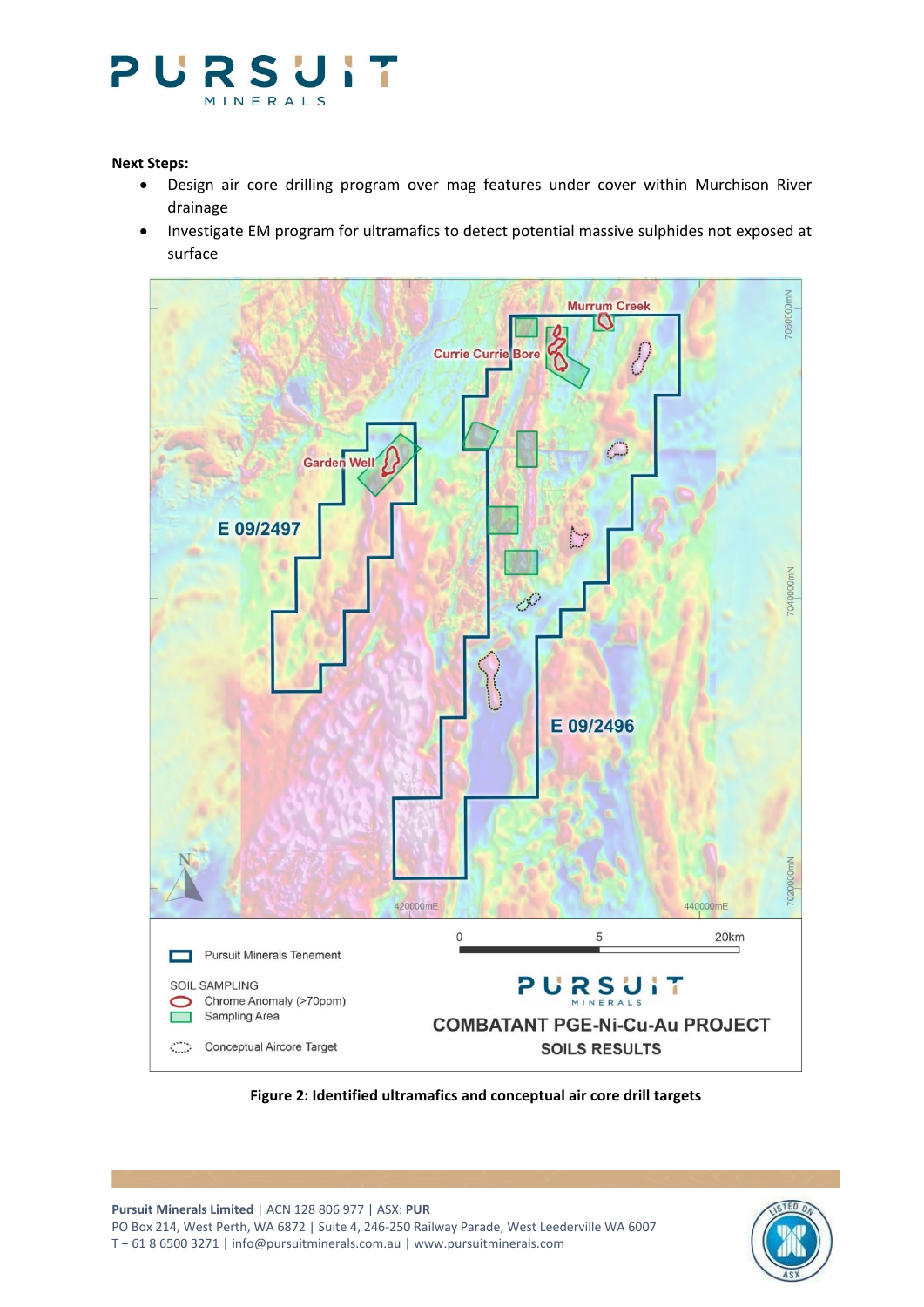

### **For more information about Pursuit Minerals and its projects, contact:**

CEO CEO<br>E: markf@pursuitminerals.com.au E: mathewp@pursuitminerals

**Mark Freeman Mathew Perrot** E: mathewp@pursuitminerals.com.au T:+ 61 412 692 146 T:+ 61 411 406 810

#### **Competent Person's Statement**

Statements contained in this announcement relating to exploration results, are based on, and fairly represents, information and supporting documentation prepared by Mr. Mathew Perrot, who is a Registered Practicing Geologist Member No 10167 and a member of the Australian Institute of Geoscientists, Member No 2804. Mr. Perrot is a full-time employee the Company, as the Company's Exploration Manager and has sufficient relevant experience in relation to the mineralisation style being reported on to qualify as a Competent Person for reporting exploration results, as defined in the Australian Code for Reporting of Identified Mineral Resources and Ore Reserves (JORC) Code 2012. Mr Perrot consents to the use of this information in this announcement in the form and context in which it appears and holds shares in the company.

#### **Forward Looking Statements**

Disclaimer: Forward-looking statements are statements that are not historical facts. Words such as "expect(s)", "feel(s)", "believe(s)", "will", "may", "anticipate(s)" and similar expressions are intended to identify forward-looking statements. These statements include, but are not limited to statements regarding future production, resources or reserves and exploration results. All of such statements are subject to certain risks and uncertainties, many of which are difficult to predict and generally beyond the control of the Company, that could cause actual results to differ materially from those expressed in, or implied or projected by, the forward-looking information and statements. These risks and uncertainties include, but are not limited to: (i) those relating to the interpretation of drill results, the geology, grade and continuity of mineral deposits and conclusions of economic evaluations, (ii) risks relating to possible variations in reserves, grade, planned mining dilution and ore loss, or recovery rates and changes in project parameters as plans continue to be refined, (iii) the potential for delays in exploration or development activities or the completion of feasibility studies, (iv) risks related to commodity price and foreign exchange rate fluctuations, (v) risks related to failure to obtain adequate financing on a timely basis and on acceptable terms or delays in obtaining governmental approvals or in the completion of development or construction activities, and (vi) other risks and uncertainties related to the Company's prospects, properties and business strategy. Our audience is cautioned not to place undue reliance on these forward-looking statements that speak only as of the date hereof, and we do not undertake any obligation to revise and disseminate forward-looking statements to reflect events or circumstances after the date hereof, or to reflect the occurrence of or non-occurrence of any events.

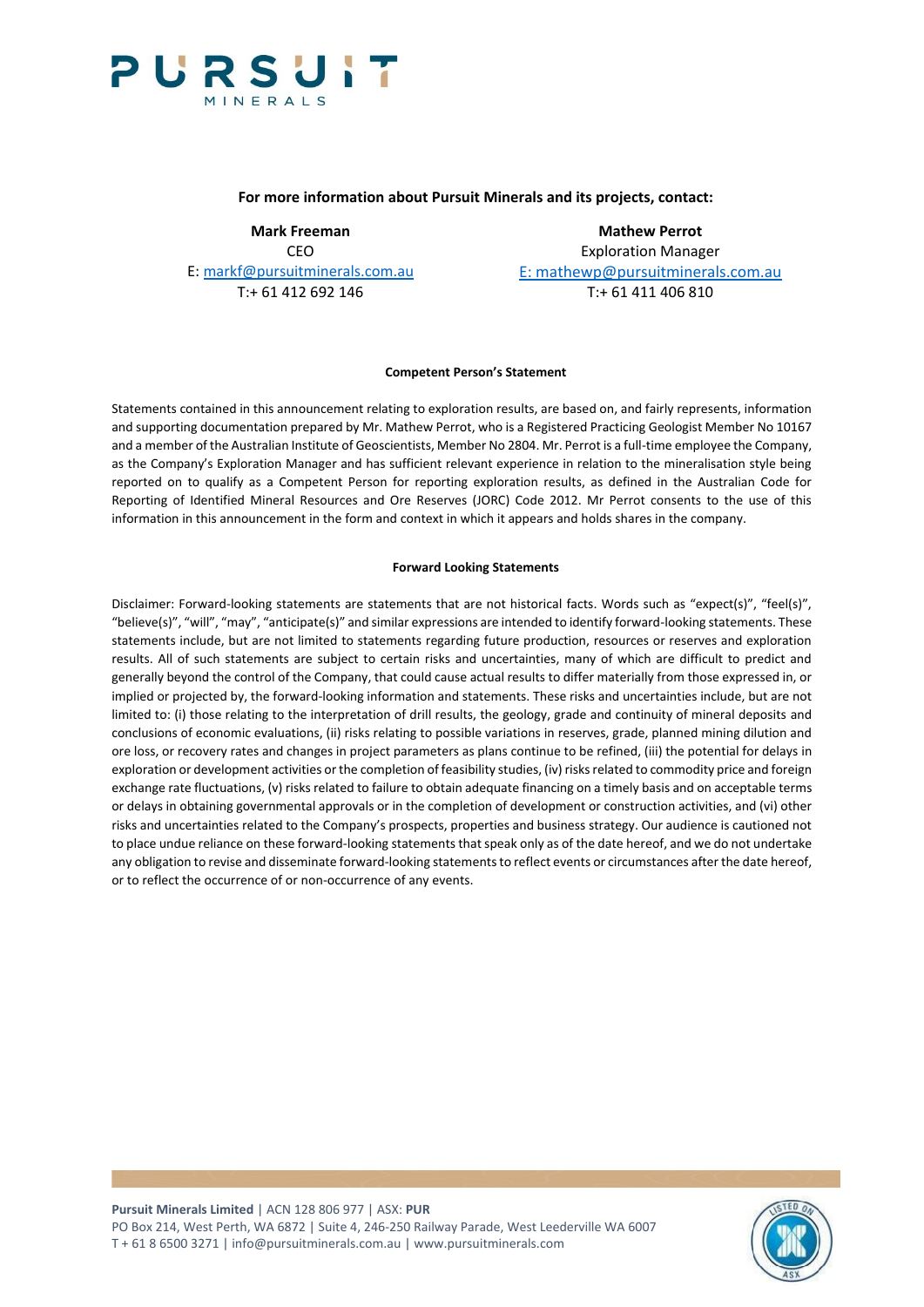# **APPENDIX ONE**



# **JORC TABLE**

# 1. JORC Code, 2012 Edition – Table 1 report template

# 1.1 Section 1 Sampling Techniques and Data

| <b>Criteria</b>               | <b>JORC Code explanation</b>                                                                                                                                                                                                                                                                                                                                                                                                                                                                                | <b>Commentary</b>                                                                                                                                                                                                                                                                                                                                                                    |
|-------------------------------|-------------------------------------------------------------------------------------------------------------------------------------------------------------------------------------------------------------------------------------------------------------------------------------------------------------------------------------------------------------------------------------------------------------------------------------------------------------------------------------------------------------|--------------------------------------------------------------------------------------------------------------------------------------------------------------------------------------------------------------------------------------------------------------------------------------------------------------------------------------------------------------------------------------|
| <b>Sampling</b><br>techniques | Nature and quality of sampling (e.g. cut channels,<br>random chips, or specific specialised industry<br>standard measurement tools appropriate to the<br>minerals under investigation, such as down hole<br>gamma sondes, or handheld XRF instruments, etc).<br>These examples should not be taken as limiting the<br>broad meaning of sampling.                                                                                                                                                            | Soil samples were collected utilising a hand auger to the top of the B horizon, typically ~20 cm.<br>Samples were sieved in the field to -60 micron<br>Soil sample weights were typically greater than 1 kg post sieving<br>All sieved material was collected into numbered calico bags<br>The sampling techniques are considered appropriate for the landform and usage encountered |
|                               | Include reference to measures taken to ensure<br>sample representivity and the appropriate calibration<br>of any measurement tools or systems used.                                                                                                                                                                                                                                                                                                                                                         |                                                                                                                                                                                                                                                                                                                                                                                      |
|                               | Aspects of the determination of mineralisation that are<br>Material to the Public Report.                                                                                                                                                                                                                                                                                                                                                                                                                   |                                                                                                                                                                                                                                                                                                                                                                                      |
|                               | In cases where 'industry standard' work has been<br>done this would be relatively simple (e.g. 'reverse<br>circulation drilling was used to obtain 1 m samples<br>from which 3 kg was pulverised to produce a 30 g<br>charge for fire assay'). In other cases more<br>explanation may be required, such as where there is<br>coarse gold that has inherent sampling problems.<br>Unusual commodities or mineralisation types (e.g.<br>submarine nodules) may warrant disclosure of<br>detailed information. |                                                                                                                                                                                                                                                                                                                                                                                      |
| <b>Drilling</b><br>techniques | Drill type (e.g. core, reverse circulation, open-hole<br>$\bullet$<br>hammer, rotary air blast, auger, Bangka, sonic, etc)<br>and details (e.g. core diameter, triple or standard tube,<br>depth of diamond tails, face-sampling bit or other type,                                                                                                                                                                                                                                                         | Drilling was not undertaken<br>$\bullet$                                                                                                                                                                                                                                                                                                                                             |

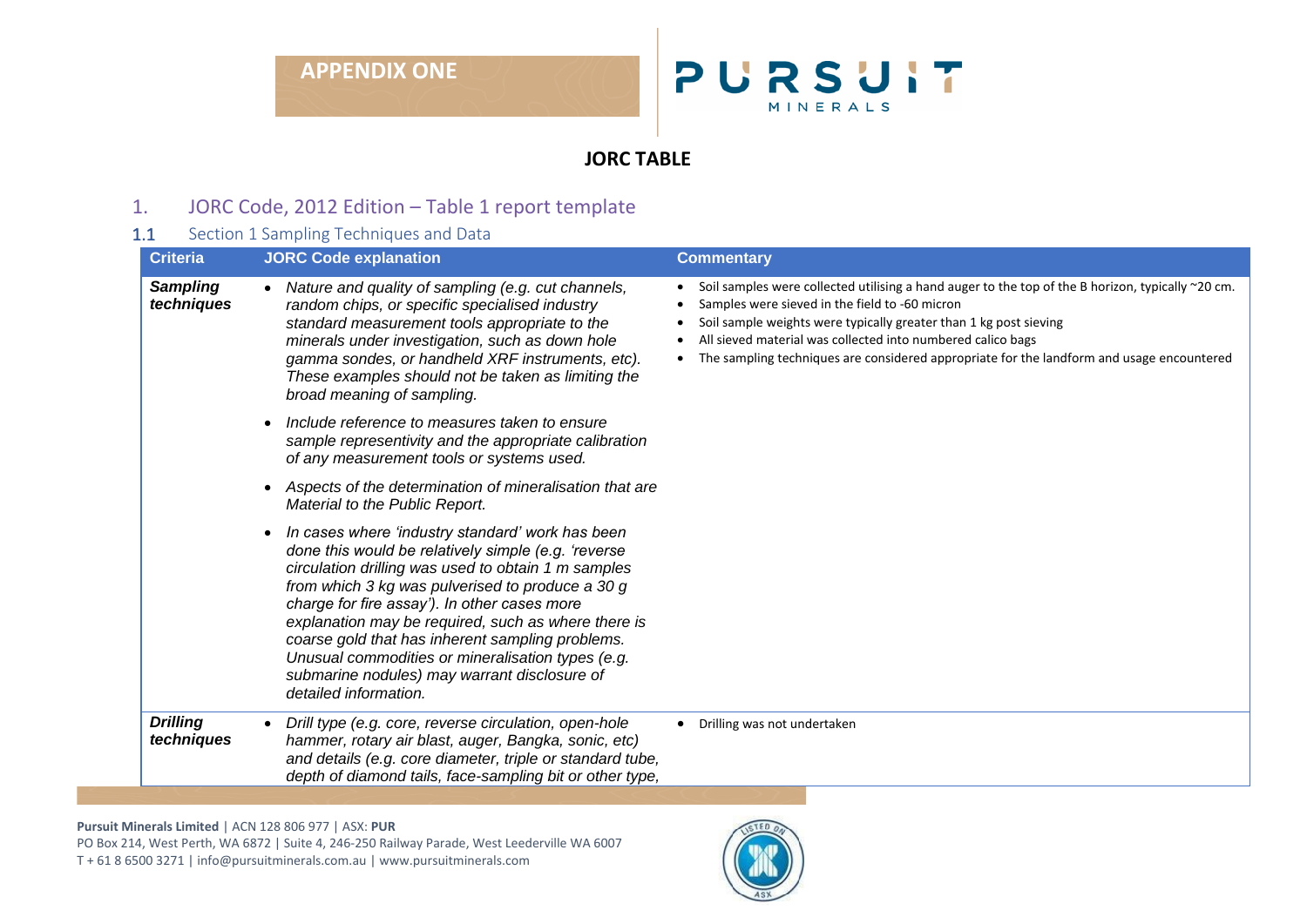

| <b>Criteria</b>                         | <b>JORC Code explanation</b>                                                                                                                                                                               | <b>Commentary</b>                                                                                                                                                                                                                 |
|-----------------------------------------|------------------------------------------------------------------------------------------------------------------------------------------------------------------------------------------------------------|-----------------------------------------------------------------------------------------------------------------------------------------------------------------------------------------------------------------------------------|
|                                         | whether core is oriented and if so, by what method,<br>etc).                                                                                                                                               |                                                                                                                                                                                                                                   |
| <b>Drill sample</b><br>recovery         | Method of recording and assessing core and chip<br>sample recoveries and results assessed.                                                                                                                 | Drilling was not undertaken<br>$\bullet$                                                                                                                                                                                          |
|                                         | Measures taken to maximise sample recovery and<br>$\bullet$<br>ensure representative nature of the samples.                                                                                                |                                                                                                                                                                                                                                   |
|                                         | Whether a relationship exists between sample<br>recovery and grade and whether sample bias may<br>have occurred due to preferential loss/gain of<br>fine/coarse material.                                  |                                                                                                                                                                                                                                   |
| Logging                                 | Whether core and chip samples have been<br>geologically and geotechnically logged to a level of<br>detail to support appropriate Mineral Resource<br>estimation, mining studies and metallurgical studies. | Drilling was not undertaken<br>$\bullet$                                                                                                                                                                                          |
|                                         | Whether logging is qualitative or quantitative in nature.<br>Core (or costean, channel, etc) photography.                                                                                                  |                                                                                                                                                                                                                                   |
|                                         | The total length and percentage of the relevant<br>intersections logged.                                                                                                                                   |                                                                                                                                                                                                                                   |
| Sub-<br>sampling                        | • If core, whether cut or sawn and whether quarter, half<br>or all core taken.                                                                                                                             | Sample preparation by Pursuit follows industry best practice at accredited laboratories.<br>Samples were collected on a 200 x 200 m offset grid<br>$\bullet$<br>Sample sizes > 200 g are considered appropriate for the technique |
| techniques<br>and sample<br>preparation | • If non-core, whether riffled, tube sampled, rotary split,<br>etc and whether sampled wet or dry.                                                                                                         |                                                                                                                                                                                                                                   |
|                                         | • For all sample types, the nature, quality and<br>appropriateness of the sample preparation technique.                                                                                                    |                                                                                                                                                                                                                                   |
|                                         | Quality control procedures adopted for all sub-<br>$\bullet$<br>sampling stages to maximise representivity of<br>samples.                                                                                  |                                                                                                                                                                                                                                   |

**Pursuit Minerals Limited** | ACN 128 806 977 | ASX: **PUR**

PO Box 214, West Perth, WA 6872 | Suite 4, 246-250 Railway Parade, West Leederville WA 6007 T + 61 8 6500 3271 [| info@pursuitminerals.com.au](mailto:info@pursuitminerals.com.au) [| www.pursuitminerals.com](http://www.pursuitminerals.com/)

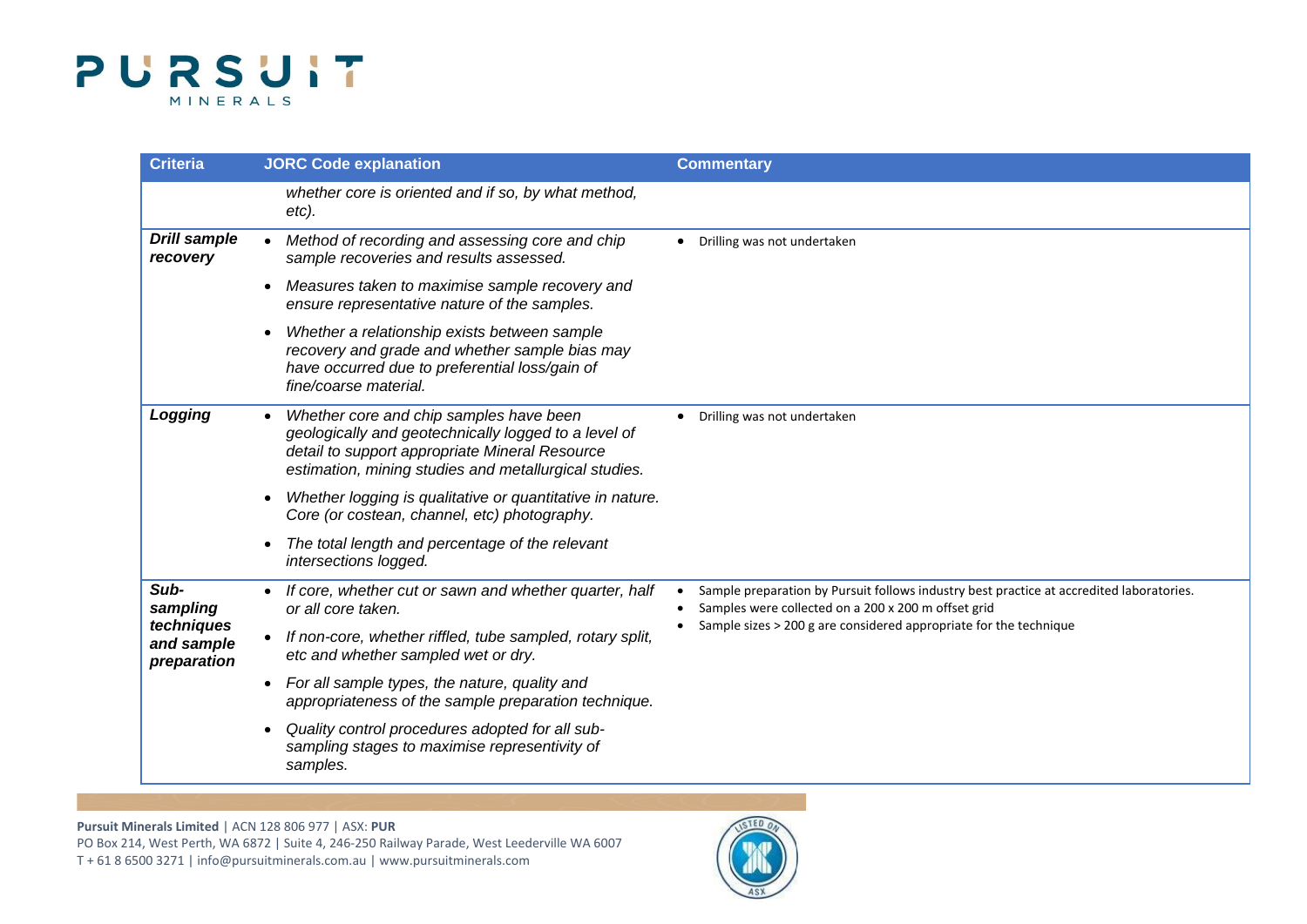

| <b>Criteria</b>                                                     | <b>JORC Code explanation</b>                                                                                                                                                                                                                 | <b>Commentary</b>                                                                                                                                                                                                                                                                                                                                                                                                                                                                                                                                                                                                                                                                                                                                                                                                                                          |
|---------------------------------------------------------------------|----------------------------------------------------------------------------------------------------------------------------------------------------------------------------------------------------------------------------------------------|------------------------------------------------------------------------------------------------------------------------------------------------------------------------------------------------------------------------------------------------------------------------------------------------------------------------------------------------------------------------------------------------------------------------------------------------------------------------------------------------------------------------------------------------------------------------------------------------------------------------------------------------------------------------------------------------------------------------------------------------------------------------------------------------------------------------------------------------------------|
|                                                                     | Measures taken to ensure that the sampling is<br>representative of the in situ material collected,<br>including for instance results for field<br>duplicate/second-half sampling.                                                            |                                                                                                                                                                                                                                                                                                                                                                                                                                                                                                                                                                                                                                                                                                                                                                                                                                                            |
|                                                                     | Whether sample sizes are appropriate to the grain<br>size of the material being sampled.                                                                                                                                                     |                                                                                                                                                                                                                                                                                                                                                                                                                                                                                                                                                                                                                                                                                                                                                                                                                                                            |
| <b>Quality of</b><br>assay data<br>and                              | The nature, quality and appropriateness of the<br>assaying and laboratory procedures used and<br>whether the technique is considered partial or total.                                                                                       | Samples were submitted to ALS Laboratories in Perth WA. Soils samples were analysed for Ag,<br>$\bullet$<br>Al, As, Au, B, Ba, Be, Bi, Ca, Cd, Ce, Co, Cr, Cs, Cu, Fe, Ga, Ge, Hf, Hg, In, K, La, Li, Mg, Mn, Mo,<br>Na, Nb, Ni, P, Pb, Pd, Pt, Rb, Re, S, Sb, Sc, Se, Sn, Sr, Ta, Te, Th, Ti, Tl, U, V, W, Y, Zn, Zr with<br>Aqua Regia digest and analysed with either Inductively Couple Plasma - Atomic Emission<br>Spectroscopy (ICP_AES) or Inductively Couple Plasma (Mass Spectrometry (ICP_MS). Results<br>are considered to be partial digest with significant underreporting of some elements in<br>resistant minerals - such as spinels.<br>standards and duplicates were submitted by the Company at the rate of 5 per 100 samples,<br>$\bullet$<br>additionally ALS carried out duplicates from crushed samples and used internal standards. |
| laboratory<br>tests                                                 | For geophysical tools, spectrometers, handheld XRF<br>instruments, etc, the parameters used in determining<br>the analysis including instrument make and model,<br>reading times, calibrations factors applied and their<br>derivation, etc. |                                                                                                                                                                                                                                                                                                                                                                                                                                                                                                                                                                                                                                                                                                                                                                                                                                                            |
|                                                                     | Nature of quality control procedures adopted (e.g.<br>standards, blanks, duplicates, external laboratory<br>checks) and whether acceptable levels of accuracy<br>(i.e. lack of bias) and precision have been established.                    | Samples are soil samples, acceptable levels of accuracy and precision is established.                                                                                                                                                                                                                                                                                                                                                                                                                                                                                                                                                                                                                                                                                                                                                                      |
| <b>Verification</b>                                                 | The verification of significant intersections by either                                                                                                                                                                                      | Drilling was not undertaken<br>$\bullet$                                                                                                                                                                                                                                                                                                                                                                                                                                                                                                                                                                                                                                                                                                                                                                                                                   |
| of sampling<br>independent or alternative company personnel.<br>and | The use of twinned holes.                                                                                                                                                                                                                    | Primary soil sampling location data was collected in hand held GPS and entered into excel<br>spreadsheets before being transferred to the master database.                                                                                                                                                                                                                                                                                                                                                                                                                                                                                                                                                                                                                                                                                                 |
| assaying                                                            | Documentation of primary data, data entry                                                                                                                                                                                                    | No assay data has been adjusted                                                                                                                                                                                                                                                                                                                                                                                                                                                                                                                                                                                                                                                                                                                                                                                                                            |
|                                                                     | procedures, data verification, data storage (physical<br>and electronic) protocols.                                                                                                                                                          |                                                                                                                                                                                                                                                                                                                                                                                                                                                                                                                                                                                                                                                                                                                                                                                                                                                            |
|                                                                     | Discuss any adjustment to assay data.                                                                                                                                                                                                        |                                                                                                                                                                                                                                                                                                                                                                                                                                                                                                                                                                                                                                                                                                                                                                                                                                                            |
| <b>Location of</b><br>data points                                   | Accuracy and quality of surveys used to locate drill<br>holes (collar and down-hole surveys), trenches, mine<br>workings and other locations used in Mineral                                                                                 | Soil sample locations are recorded by subcontractor's employees using a handheld GPS with a<br>+/- 3m margin of error.<br>• The grid system used for the location of all soil sample sites is GDA94 - MGA (Zone 50)                                                                                                                                                                                                                                                                                                                                                                                                                                                                                                                                                                                                                                        |

## **Pursuit Minerals Limited** | ACN 128 806 977 | ASX: **PUR**

PO Box 214, West Perth, WA 6872 | Suite 4, 246-250 Railway Parade, West Leederville WA 6007 T + 61 8 6500 3271 [| info@pursuitminerals.com.au](mailto:info@pursuitminerals.com.au) [| www.pursuitminerals.com](http://www.pursuitminerals.com/)

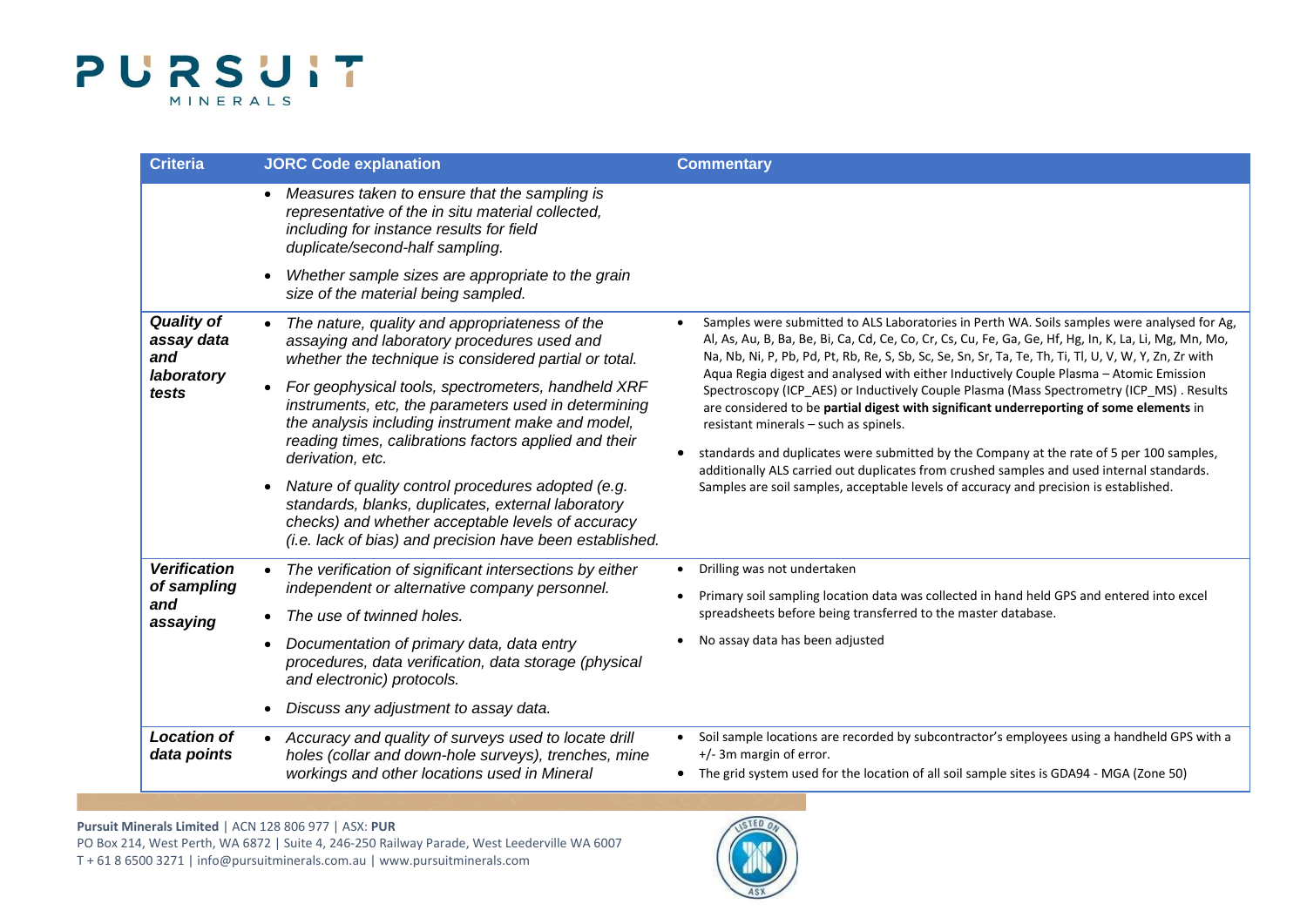

| <b>Criteria</b>                                                            | <b>JORC Code explanation</b>                                                                                                                                                                                                                                                                                                                                                               | <b>Commentary</b>                                                                                                                                                                                                                                                          |
|----------------------------------------------------------------------------|--------------------------------------------------------------------------------------------------------------------------------------------------------------------------------------------------------------------------------------------------------------------------------------------------------------------------------------------------------------------------------------------|----------------------------------------------------------------------------------------------------------------------------------------------------------------------------------------------------------------------------------------------------------------------------|
|                                                                            | Resource estimation.<br>Specification of the grid system used.<br>Quality and adequacy of topographic control.                                                                                                                                                                                                                                                                             |                                                                                                                                                                                                                                                                            |
| Data spacing<br>and<br>distribution                                        | Data spacing for reporting of Exploration Results.<br>Whether the data spacing and distribution is sufficient<br>to establish the degree of geological and grade<br>continuity appropriate for the Mineral Resource and<br>Ore Reserve estimation procedure(s) and<br>classifications applied.<br>Whether sample compositing has been applied.                                             | Samples were collected on a staggered 200m by 200m regional east west oriented grid<br>designed to cross known geological boundaries                                                                                                                                       |
| <b>Orientation</b><br>of data in<br>relation to<br>geological<br>structure | Whether the orientation of sampling achieves<br>unbiased sampling of possible structures and the<br>extent to which this is known, considering the deposit<br>type.<br>If the relationship between the drilling orientation and<br>the orientation of key mineralised structures is<br>considered to have introduced a sampling bias, this<br>should be assessed and reported if material. | The orientation of the soil sampling lines has not considered to have introduced sampling bias<br>$\bullet$<br>Soil Sample orientation is perpendicular to general strike of geological formations.                                                                        |
| <b>Sample</b><br>security                                                  | The measures taken to ensure sample security.                                                                                                                                                                                                                                                                                                                                              | Samples are collected in calico bags and delivered from site to the Pursuit field office in Bolgart<br>$\bullet$<br>for pXRF testing before a subsample was drawn off into prenumbered kraft paper bags before<br>being taken to the ALS Laboratories by Pursuit personnel |
| <b>Audits or</b><br>reviews                                                | The results of any audits or reviews of sampling<br>techniques and data.                                                                                                                                                                                                                                                                                                                   | No review has been carried out to date<br>٠                                                                                                                                                                                                                                |

**Pursuit Minerals Limited** | ACN 128 806 977 | ASX: **PUR** PO Box 214, West Perth, WA 6872 | Suite 4, 246-250 Railway Parade, West Leederville WA 6007 T + 61 8 6500 3271 [| info@pursuitminerals.com.au](mailto:info@pursuitminerals.com.au) [| www.pursuitminerals.com](http://www.pursuitminerals.com/)

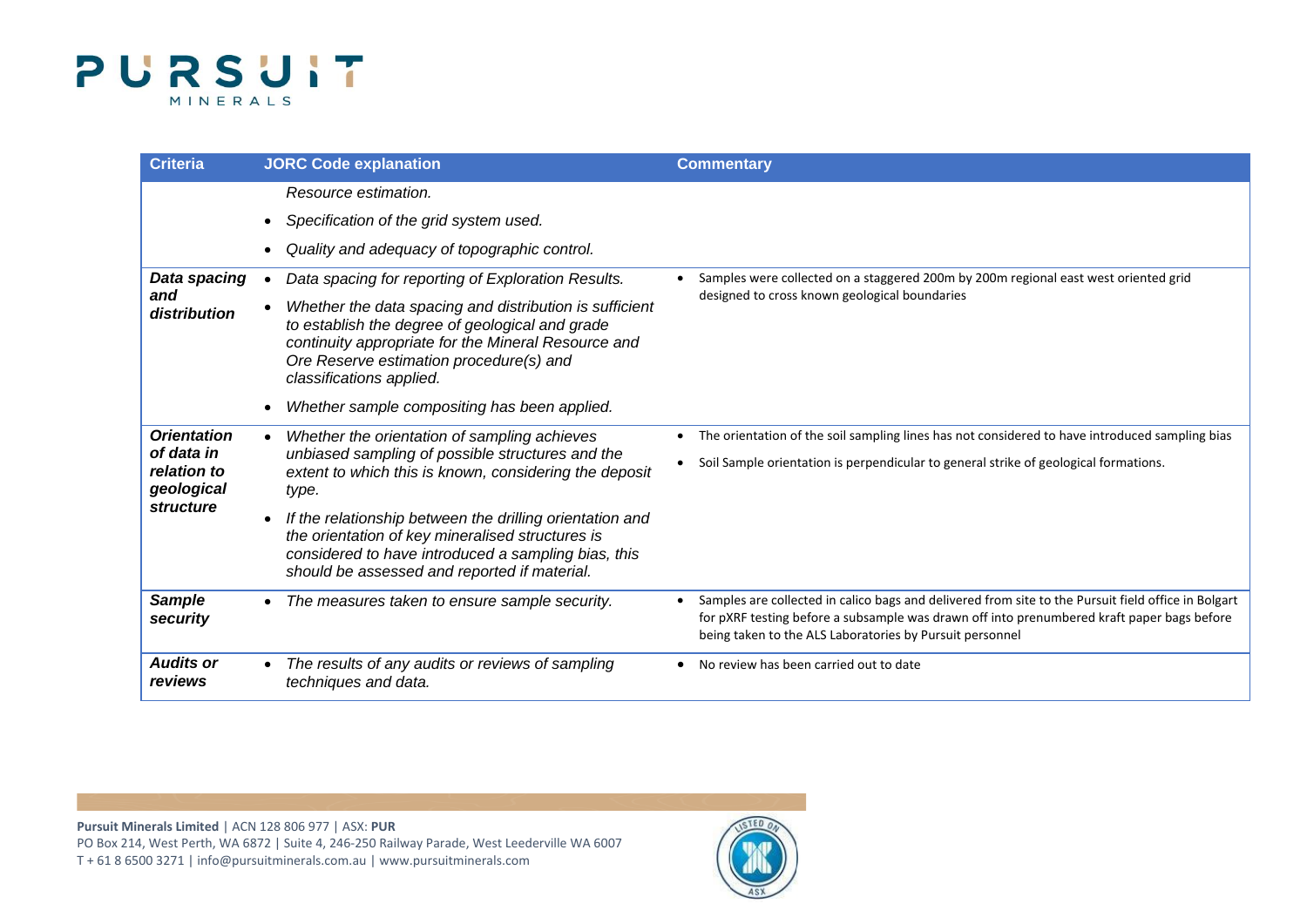

### 1.2 Section 2 Reporting of Exploration Results

(Criteria listed in the preceding section also apply to this section.)

| <b>Criteria</b>                                                   | <b>JORC Code explanation</b>                                                                                                                                                                                                                                                             | <b>Commentary</b>                                                                                                                                                                                                                                                                                                                                                                                                                                                                                                                                                                                                                                                                                                                                                                                                                                                                                                                                                                                                                         |
|-------------------------------------------------------------------|------------------------------------------------------------------------------------------------------------------------------------------------------------------------------------------------------------------------------------------------------------------------------------------|-------------------------------------------------------------------------------------------------------------------------------------------------------------------------------------------------------------------------------------------------------------------------------------------------------------------------------------------------------------------------------------------------------------------------------------------------------------------------------------------------------------------------------------------------------------------------------------------------------------------------------------------------------------------------------------------------------------------------------------------------------------------------------------------------------------------------------------------------------------------------------------------------------------------------------------------------------------------------------------------------------------------------------------------|
| <b>Mineral</b><br>tenement<br>and land<br>tenure<br><b>status</b> | Type, reference name/number, location and ownership<br>including agreements or material issues with third<br>parties such as joint ventures, partnerships, overriding<br>royalties, native title interests, historical sites,<br>wilderness or national park and environmental settings. | Exploration activities were conducted on E 09/2496 and E 09/2497. Both tenements are held 100%<br>by Pursuit Exploration Limited a 100% subsidiary of Pursuit Minerals. Both tenements are in their<br>first year of grant and are in good standing.                                                                                                                                                                                                                                                                                                                                                                                                                                                                                                                                                                                                                                                                                                                                                                                      |
|                                                                   | The security of the tenure held at the time of reporting<br>along with any known impediments to obtaining a<br>licence to operate in the area.                                                                                                                                           |                                                                                                                                                                                                                                                                                                                                                                                                                                                                                                                                                                                                                                                                                                                                                                                                                                                                                                                                                                                                                                           |
| <b>Exploratio</b><br>n done by<br>other<br>parties                | Acknowledgment and appraisal of exploration by other<br>parties.                                                                                                                                                                                                                         | The region is significantly underexplored, without the application of modern exploration techniques,<br>nor a focus on Nickel sulphide systems or orogenic gold system.<br>BHP first explored the area for uranium in 1968 with disappointing results.<br>Exploration from 1982 to 1991 was for a variety of commodities with gold being the major focus to<br>the north - where the Mt Narryer conglomerate gold deposit is located<br>Exploration from 1997 to 2001 (Stockdale, Rio Tinto, De Beers) focused on diamond sampling for<br>kimberlites.<br>Platinum Australia (2002-03) held the ground but only conducted literature reviews without field<br>work being undertaken<br>Atlas Iron (2010-2011) explored for Iron Ore and flew aeromagnetics over parts of the tenement<br>which have been incorporated into the geophysics datasets<br>Enterprise Metals (2010-2015) and Alto Metals (2015-2017) both explored along the Murchison River<br>- particularly to the south of the tenements for uranium including flying AEM. |
| Geology                                                           | Deposit type, geological setting and style of<br>mineralisation.                                                                                                                                                                                                                         | The deposit style being targeted is intrusive related ultramafic Ni-Cu-PGE style mineralisation<br>The Project is located within the Western Gneiss Terrain. This is a belt of mostly amphibolite to<br>granulite faces gneisses that forms the western and northwestern margins of the Yilgarn craton. The<br>Mt Narryer metasedimentary belt consists of metaquartzites, meta-conglomerates and pelitic and<br>semi-pelitic gneiss aged between 3.1 and 2.8 Ga. The Mt Narryer metasediments form a conformable<br>sequence which structurally overlies the Meeberrie Gneiss (3,678 + 6 Ma) and the Dugel Gneiss<br>(3,381 + 22 Ma), which in turn enclose portions of the Manfred Complex (3,730 + 6 Ma).<br>Archaean granites and recent alluvial sediments are the most widespread rock types on the<br>tenements. Scattered out crops of dolerite, banded iron formation and ultramafic rocks have been                                                                                                                             |

**Pursuit Minerals Limited** | ACN 128 806 977 | ASX: **PUR**

PO Box 214, West Perth, WA 6872 | Suite 4, 246-250 Railway Parade, West Leederville WA 6007 T + 61 8 6500 3271 [| info@pursuitminerals.com.au](mailto:info@pursuitminerals.com.au) [| www.pursuitminerals.com](http://www.pursuitminerals.com/)

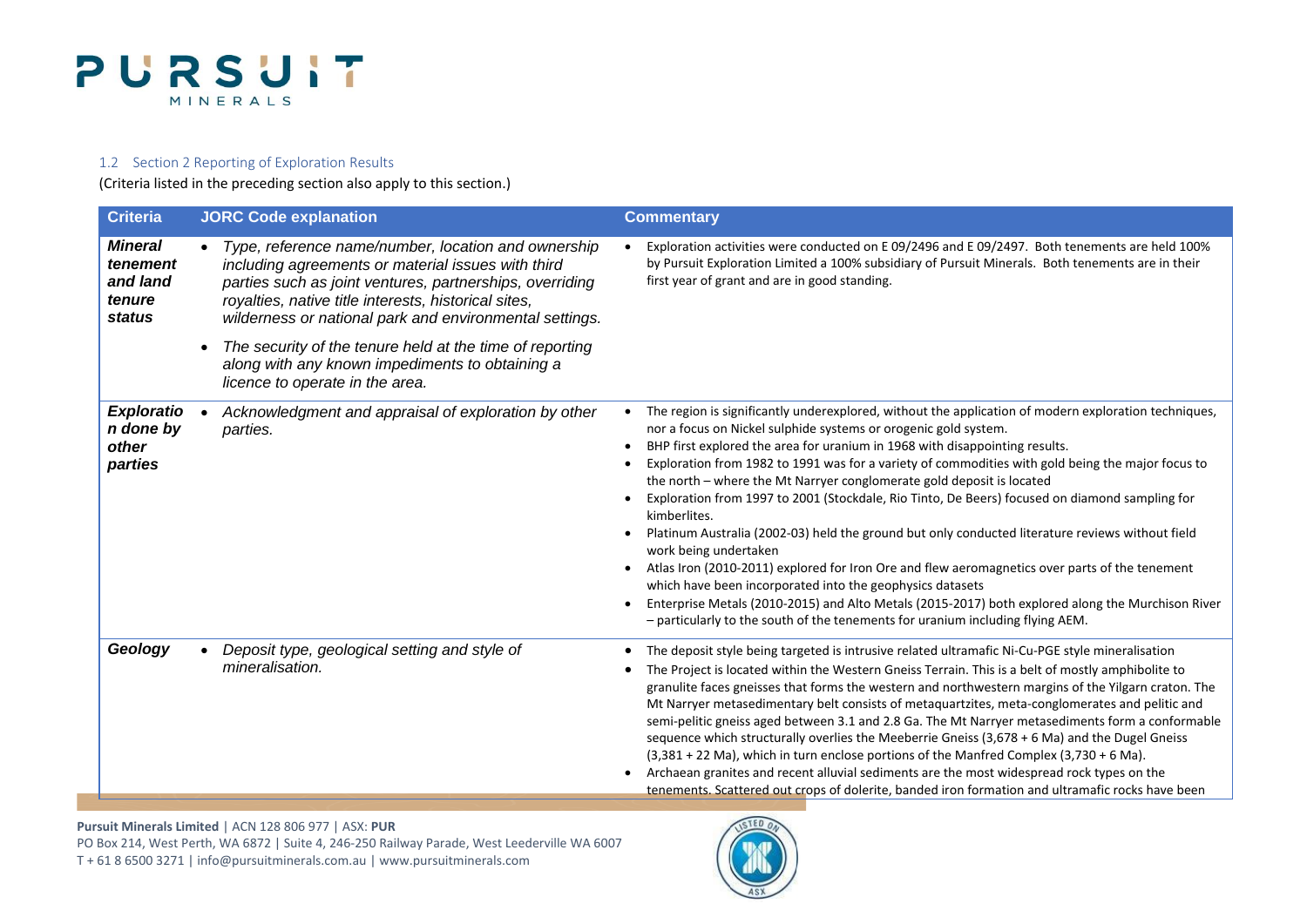

| <b>Criteria</b>                                  | <b>JORC Code explanation</b>                                                                                                                                                                                                                                       | <b>Commentary</b>                                                                                                                                            |
|--------------------------------------------------|--------------------------------------------------------------------------------------------------------------------------------------------------------------------------------------------------------------------------------------------------------------------|--------------------------------------------------------------------------------------------------------------------------------------------------------------|
|                                                  |                                                                                                                                                                                                                                                                    | recorded on the 1:250,000 geological map and recent geochemistry and aeromagnetics indicate that<br>these units are more widespread than originally thought. |
| <b>Drill hole</b><br><b>Informatio</b><br>n      | A summary of all information material to the<br>understanding of the exploration results including a<br>tabulation of the following information for all Material<br>drill holes:                                                                                   | • No drilling results reported<br>No material information has been excluded<br>$\bullet$                                                                     |
|                                                  | easting and northing of the drill hole collar<br>$\circ$<br>elevation or RL (Reduced Level - elevation above<br>$\circ$<br>sea level in metres) of the drill hole collar<br>dip and azimuth of the hole<br>$\circ$                                                 |                                                                                                                                                              |
|                                                  | down hole length and interception depth<br>$\circ$<br>hole length.<br>$\circ$                                                                                                                                                                                      |                                                                                                                                                              |
|                                                  | If the exclusion of this information is justified on the<br>basis that the information is not Material and this<br>exclusion does not detract from the understanding of<br>the report, the Competent Person should clearly explain<br>why this is the case.        |                                                                                                                                                              |
| <b>Data</b><br>aggregati<br><b>on</b><br>methods | In reporting Exploration Results, weighting averaging<br>techniques, maximum and/or minimum grade<br>truncations (e.g. cutting of high grades) and cut-off<br>grades are usually Material and should be stated.                                                    | Soil assay results are reported only<br>$\bullet$<br>No metal equivalents are reported in this report                                                        |
|                                                  | Where aggregate intercepts incorporate short lengths of<br>high-grade results and longer lengths of low-grade<br>results, the procedure used for such aggregation should<br>be stated and some typical examples of such<br>aggregations should be shown in detail. |                                                                                                                                                              |
|                                                  | The assumptions used for any reporting of metal<br>equivalent values should be clearly stated.                                                                                                                                                                     |                                                                                                                                                              |

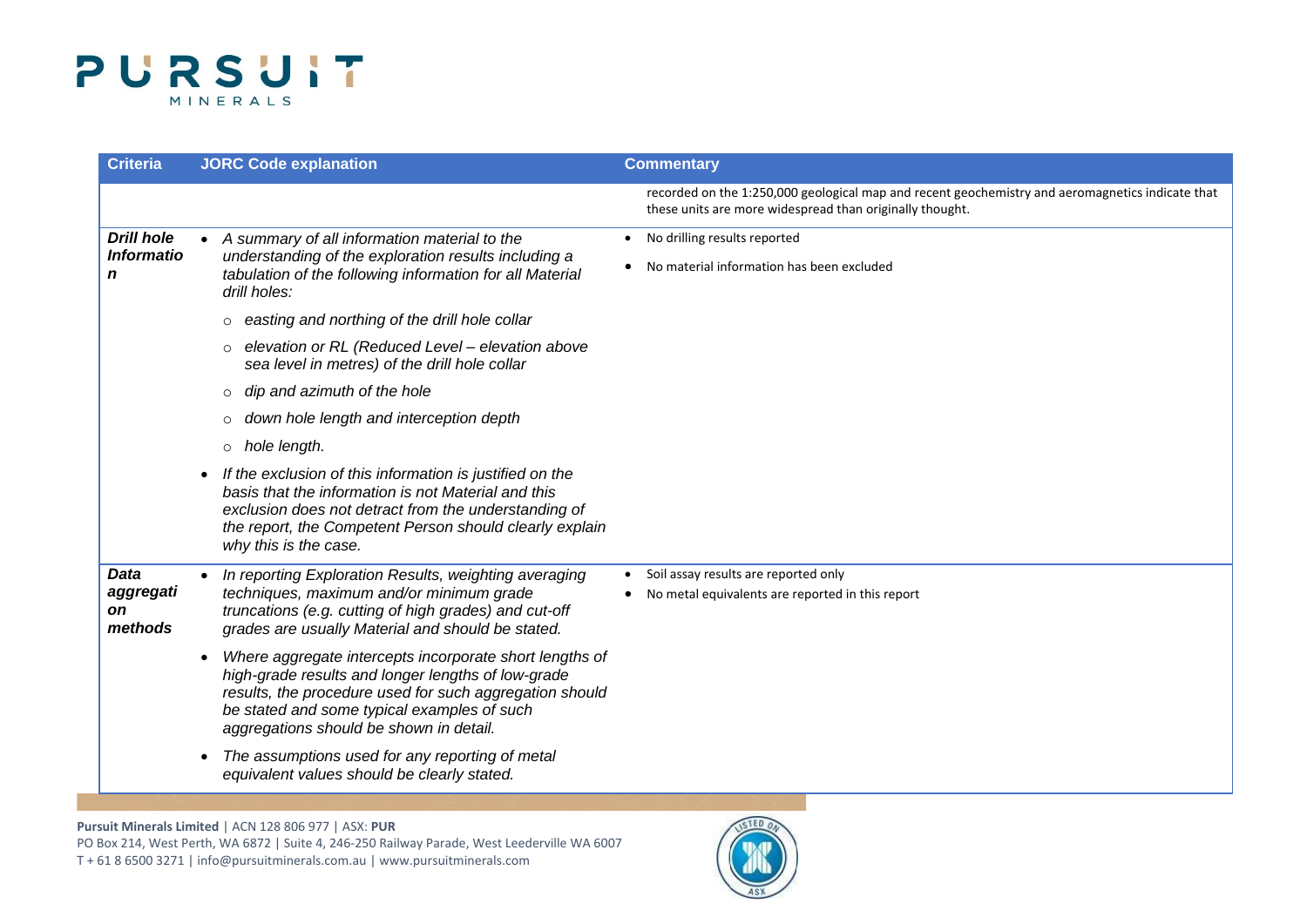

| <b>Criteria</b>                                         | <b>JORC Code explanation</b>                                                                                                                                                                                                                                                                                                                                                                               | <b>Commentary</b>                                                                                |
|---------------------------------------------------------|------------------------------------------------------------------------------------------------------------------------------------------------------------------------------------------------------------------------------------------------------------------------------------------------------------------------------------------------------------------------------------------------------------|--------------------------------------------------------------------------------------------------|
| <b>Relations</b><br>hip                                 | These relationships are particularly important in the<br>$\bullet$<br>reporting of Exploration Results.                                                                                                                                                                                                                                                                                                    | • Soils sample results represent spot data and no width or intercept length is implied.          |
| between<br>mineralis<br>ation                           | If the geometry of the mineralisation with respect to the<br>drill hole angle is known, its nature should be reported.                                                                                                                                                                                                                                                                                     |                                                                                                  |
| widths<br>and<br>intercept<br>lengths                   | If it is not known and only the down hole lengths are<br>reported, there should be a clear statement to this effect<br>(e.g. 'down hole length, true width not known').                                                                                                                                                                                                                                    |                                                                                                  |
| <b>Diagrams</b>                                         | Appropriate maps and sections (with scales) and<br>tabulations of intercepts should be included for any<br>significant discovery being reported These should<br>include, but not be limited to a plan view of drill hole<br>collar locations and appropriate sectional views.                                                                                                                              | Refer to figures in the body of text.<br>$\bullet$                                               |
| <b>Balanced</b><br>reporting                            | Where comprehensive reporting of all Exploration<br>Results is not practicable, representative reporting of<br>both low and high grades and/or widths should be<br>practiced to avoid misleading reporting of Exploration<br>Results.                                                                                                                                                                      | All significant results from the orientation soil geochemical surveys are reported               |
| <b>Other</b><br>substanti<br>ve<br>exploratio<br>n data | Other exploration data, if meaningful and material,<br>should be reported including (but not limited to):<br>geological observations; geophysical survey results;<br>geochemical survey results; bulk samples - size and<br>method of treatment; metallurgical test results; bulk<br>density, groundwater, geotechnical and rock<br>characteristics; potential deleterious or contaminating<br>substances. | • All relevant and material data and results are reported                                        |
| <b>Further</b><br>work                                  | The nature and scale of planned further work (e.g. tests<br>for lateral extensions or depth extensions or large-scale<br>step-out drilling).                                                                                                                                                                                                                                                               | Air Core Drilling<br>ground EM surveys<br>Geological modelling of aeromagnetic data<br>$\bullet$ |
|                                                         | Diagrams clearly highlighting the areas of possible                                                                                                                                                                                                                                                                                                                                                        |                                                                                                  |

**Pursuit Minerals Limited** | ACN 128 806 977 | ASX: **PUR** PO Box 214, West Perth, WA 6872 | Suite 4, 246-250 Railway Parade, West Leederville WA 6007 T + 61 8 6500 3271 [| info@pursuitminerals.com.au](mailto:info@pursuitminerals.com.au) [| www.pursuitminerals.com](http://www.pursuitminerals.com/)